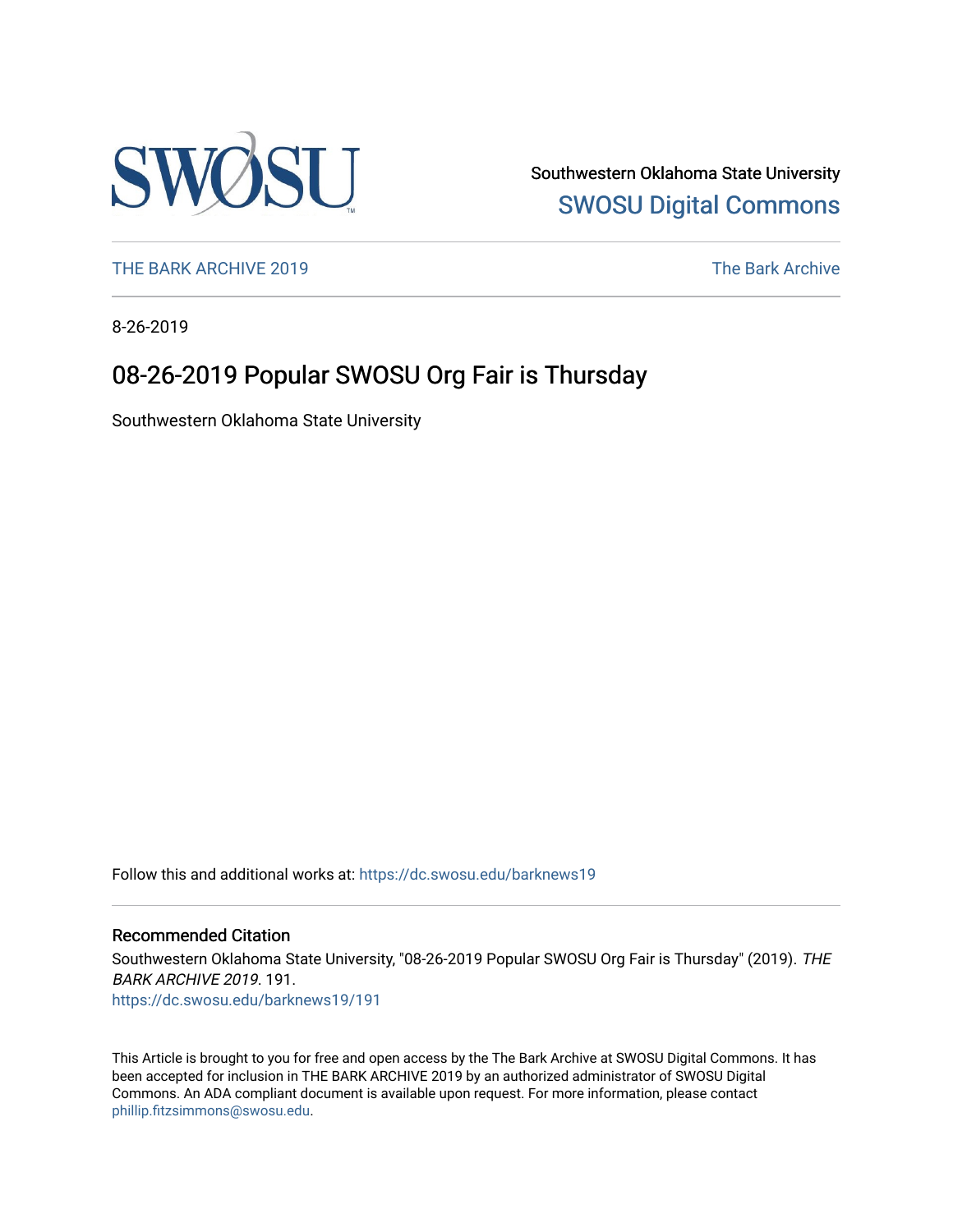

# **Popular SWOSU Org Fair is Thursday**

26 August, 2019

Southwestern Oklahoma State University's annual Organizational Fair is this Thursday, August 29, on the Weatherford campus.

Area businesses, churches, student organizations/clubs and others will have free booths from 10 a.m. until 1 p.m. outside the Memorial Student Center. The popular Organizational Fair is held during the Dawg Days celebration, welcoming SWOSU students back to campus.

SWOSU Dean of Students Joshua Engle said it is a great way for area groups/businesses to meet and visit with SWOSU students.

Booth reservation forms are available at https://share.swosu.edu/orgfair. Forms can also be picked up in the offices of Dean of Students (Stafford 214) and Public Relations/Marketing (Administration 205).

Because of the popularity of the event, businesses are encouraged to bring their own tables and chairs if possible. Setup can begin at 9 a.m.

The booth form can be faxed to (580) 774-3034, emailed todeanoffice@swosu.edu or delivered to Room 214 in the Stafford Center.

In case of inclement weather, the fair will be held at the Pioneer Cellular Event Center.

| Academics             | D                |
|-----------------------|------------------|
| Administration        | D                |
| Alumni and Foundation | D                |
| Community             | D                |
| Events                | $\triangleright$ |
| Faculty and Staff     | $\triangleright$ |
| Miscellaneous         | $\triangleright$ |
| Sayre                 | D                |
| <b>Students</b>       | D                |
|                       |                  |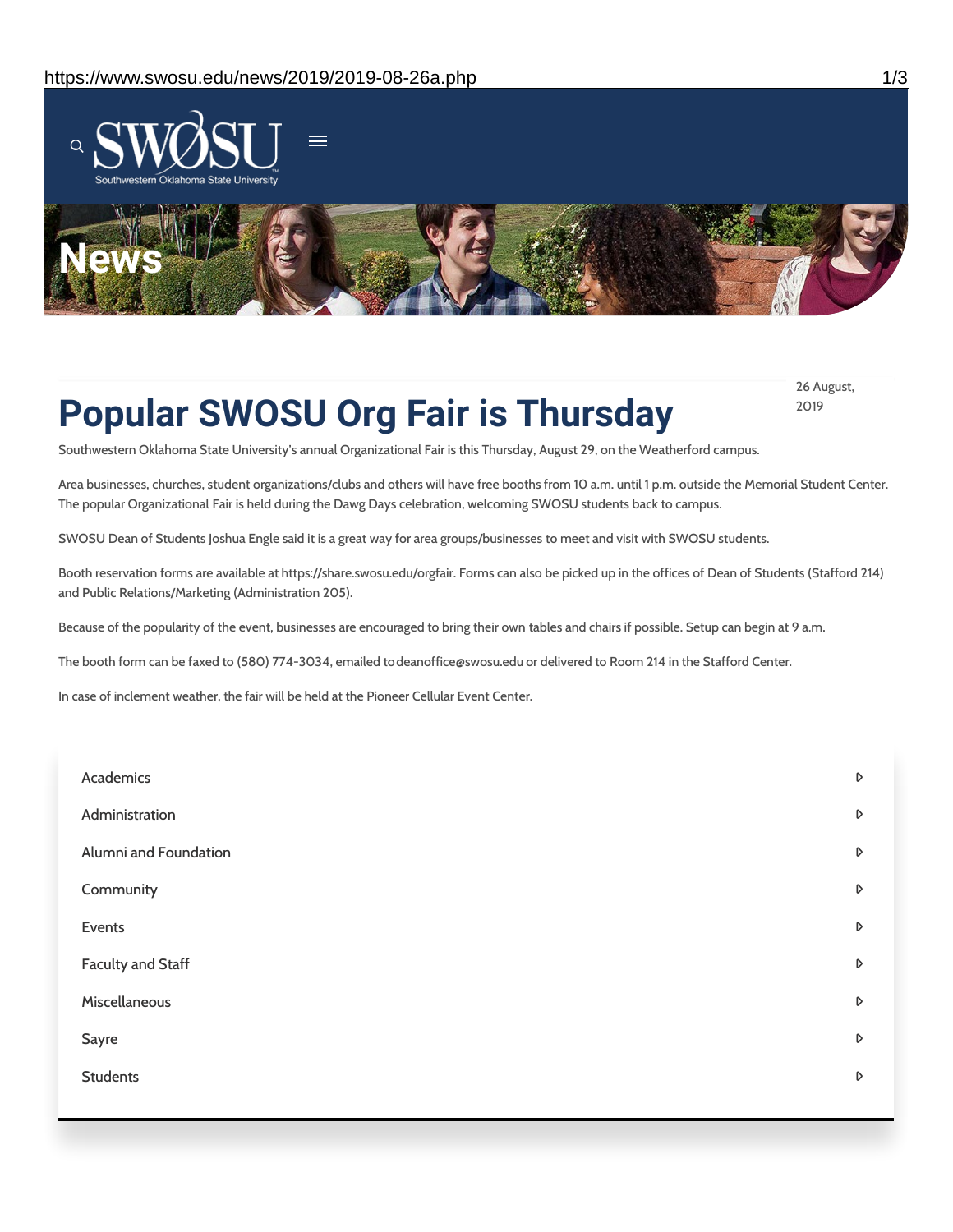| <b>Archive Links</b> |   |
|----------------------|---|
| 2018                 | D |
| 2019                 | D |
| 2020                 | D |
| Archive              | D |
|                      |   |



### Weatherford Campus

100 Campus Drive Weatherford, OK 73096

### Sayre Campus

409 E Mississippi Ave Sayre, OK 73662

Connect to Us

fyom

Contact [Information](https://www.swosu.edu/about/contact.php) [University/Facility](https://www.swosu.edu/about/operating-hours.php) Hours [Campus](https://map.concept3d.com/?id=768#!ct/10964,10214,10213,10212,10205,10204,10203,10202,10136,10129,10128,0,31226,10130,10201,10641,0) Map Give to [SWOSU](https://standingfirmly.com/donate) Shop [SWOSU](https://shopswosu.merchorders.com/)